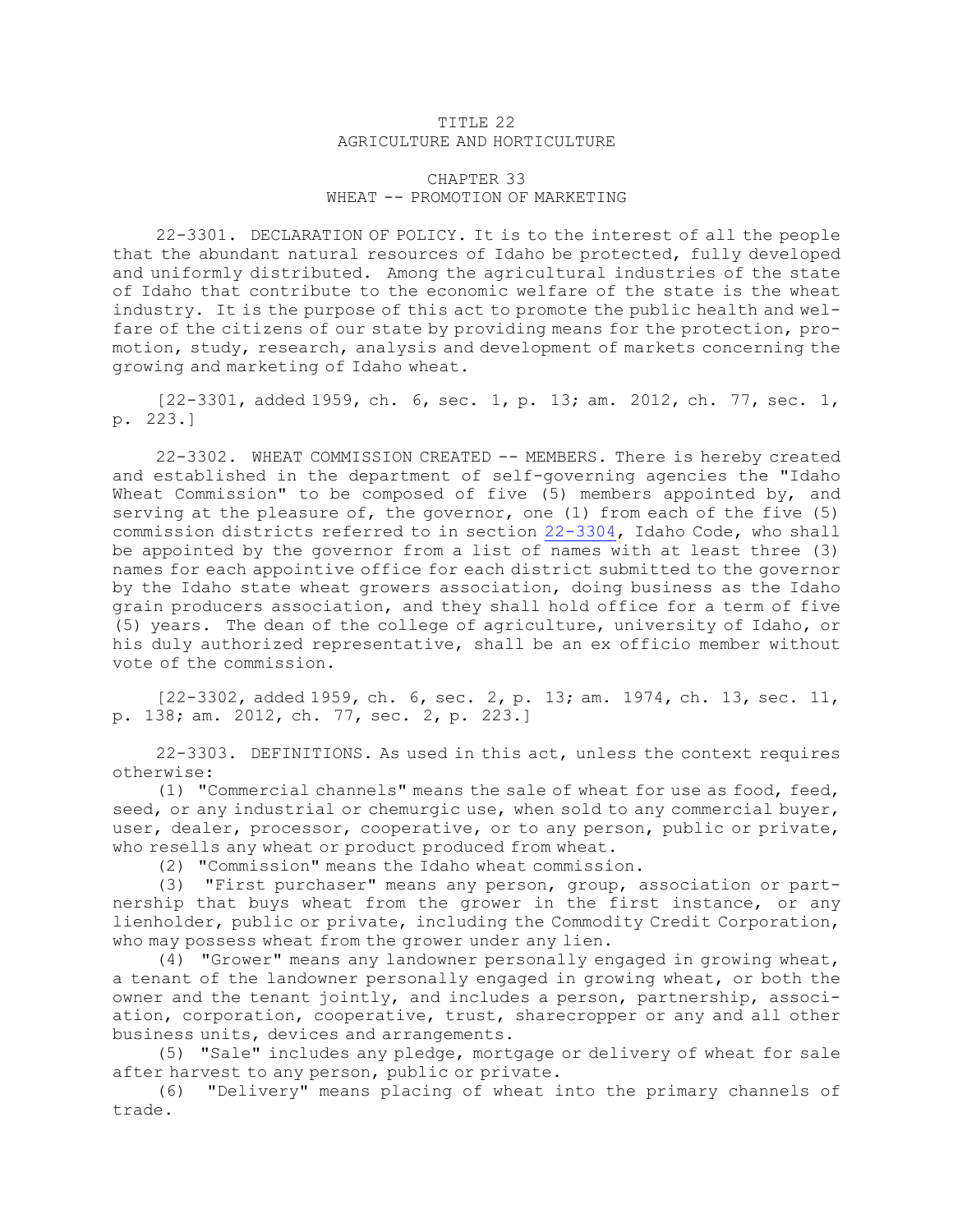(7) "Crop reduction program" means an offer by an agency of the United States government to give growers an amount of wheat as payment for reducing planted acreage of wheat.

[22-3303, added 1959, ch. 6, sec. 3, p. 13; am. 1983, ch. 227, sec. 1, p. 628.]

22-3304. QUALIFICATION OF MEMBERS. (1) Members of the commission shall be selected and appointed because of their ability and disposition to serve the state's interest and for knowledge of the state's natural resources. Members shall be citizens over twenty-five (25) years of age, residents of the state who have been actually engaged in growing wheat in this state for at least five (5) years, and who derive <sup>a</sup> substantial portion of their income from growing wheat in the state of Idaho.

(2) There shall be one (1) member from each of the five (5) districts described hereinafter:

District 1. The six (6) northern counties: Boundary, Bonner, Kootenai, Benewah, Latah and Shoshone.

District 2. Nez Perce, Lewis, Idaho, Adams, Washington, Payette, Gem, Boise, Valley and Clearwater Counties.

District 3. Canyon, Owyhee, Ada, Elmore, Camas, Gooding, Twin Falls, Blaine, Lincoln, Jerome, Minidoka and Cassia Counties.

District 4. Lemhi, Custer, Butte, Clark, Fremont, Jefferson, Madison, Teton, Bingham and Bonneville Counties.

District 5. Power, Bannock, Caribou, Oneida, Franklin and Bear Lake Counties.

[22-3304, added 1959, ch. 6, sec. 4, p. 13; am. 2012, ch. 77, sec. 3, p. 223.]

22-3305. TERM OF MEMBERS. (1) Each year the governor shall appoint one (1) member to the commission for <sup>a</sup> term of five (5) years ending on June 30th; except that <sup>a</sup> member appointed to fill <sup>a</sup> vacancy occurring before the expiration of the term of <sup>a</sup> member separated from the commission for any cause, shall be appointed for the remainder of the term of the member whose position has been vacant.

(2) Each member shall hold office until his successor is appointed and qualified.

(3) The executive committee of the Idaho state wheat growers association, doing business as the Idaho grain producers association, may request the removal of <sup>a</sup> commissioner, with or without cause, by <sup>a</sup> majority vote. Upon receipt of the request, the governor may immediately withdraw the commissioner's appointment.

[22-3305, added 1959, ch. 6, sec. 5, p. 13; am. 2012, ch. 77, sec. 4, p. 224.]

22-3306. COMPENSATION OF MEMBERS. Members of the commission shall be compensated as provided by section [59-509](https://legislature.idaho.gov/statutesrules/idstat/Title59/T59CH5/SECT59-509)(h), Idaho Code.

[22-3306, added 1959, ch. 6, sec. 6, p. 13; am. 1980, ch. 247, sec. 15, p. 594; am. 1990, ch. 157, sec. 1, p. 343.]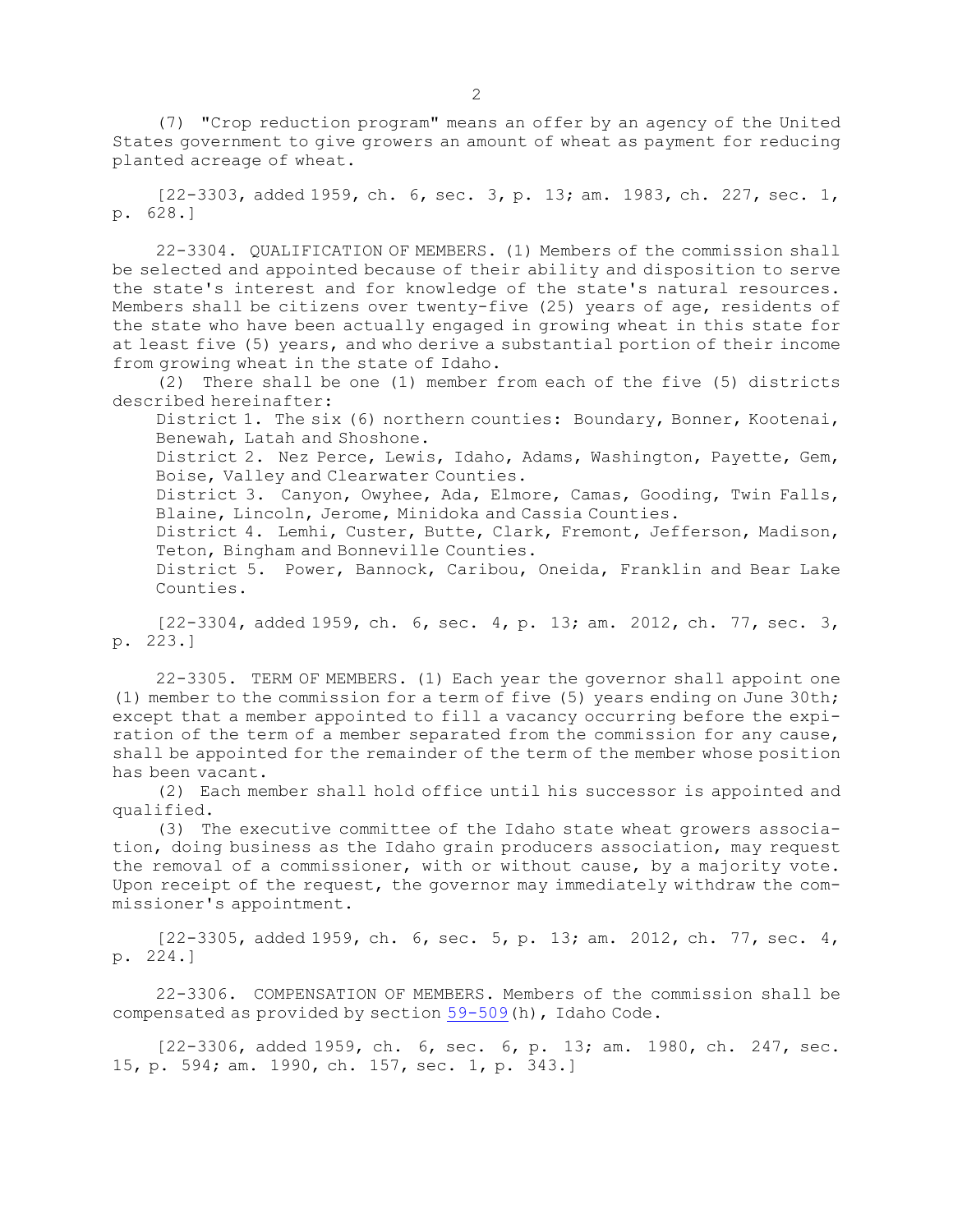22-3307. CHAIRMAN AND EXECUTIVE DIRECTOR OF COMMISSION. The commission shall elect <sup>a</sup> chairman and shall employ an executive director who is not <sup>a</sup> member of the commission.

[22-3307, added 1959, ch. 6, sec. 7, p. 13; am. 2000, ch. 99, sec. 1, p. 219.]

22-3308. MEETINGS OF COMMISSION. The commission shall meet at least once every three (3) months regularly and at such other times as called by the chairman or upon the written request of two (2) or more commission members. The chairman may call special meetings of the commission at any time or place.

[22-3308, added 1959, ch. 6, sec. 8, p. 13; am. 2012, ch. 77, sec. 5, p. 224.]

22-3309. DUTIES AND POWERS OF COMMISSION. (1) Consistent with the general purposes of this chapter, the commission shall establish the policies to be followed in the accomplishments of such purposes.

(2) In the administration of this act, the commission shall have the following duties, authorities and powers:

(a) To conduct <sup>a</sup> campaign of research, education and publicity.

(b) To find new markets for wheat and wheat products.

(c) To give, publicize and promulgate reliable information showing the value of wheat and wheat products for any purpose for which it is found useful and profitable.

(d) To make public and encourage the widespread national and international use of the special kinds of wheat and wheat products produced from all varieties of wheat grown in Idaho.

(e) To investigate and participate in studies of the problems peculiar to the producers of wheat in Idaho.

(3) The commission shall have the duty, power and authority:

(a) To take such action as the commission deems necessary or advisable in order to stabilize and protect the wheat industry of the state and the health and welfare of the public.

(b) To sue and be sued.

(c) To enter into such contracts as may be necessary or advisable.

(d) To appoint and employ officers, agents and other personnel, including experts in agriculture and the publicizing of the products thereof, and to prescribe their duties and fix their compensation.

(e) To make use of such advertising means and methods as the commission deems advisable and to enter into contracts and agreements for research and advertising within and without the state.

(f) To cooperate with any local, state or national organization or agency, whether voluntary or created by the law of any state or by national law, engaged in work or activities similar to the work and activities of the commission, and to enter into contracts and agreements with such organizations or agencies for carrying on <sup>a</sup> joint campaign of research, education and publicity and reciprocal enforcement.

(g) To lease, purchase or own the real or personal property deemed necessary in the administration of this act.

(h) To prosecute in the name of the state of Idaho any suit or action for collection of the tax or assessment provided for in this act.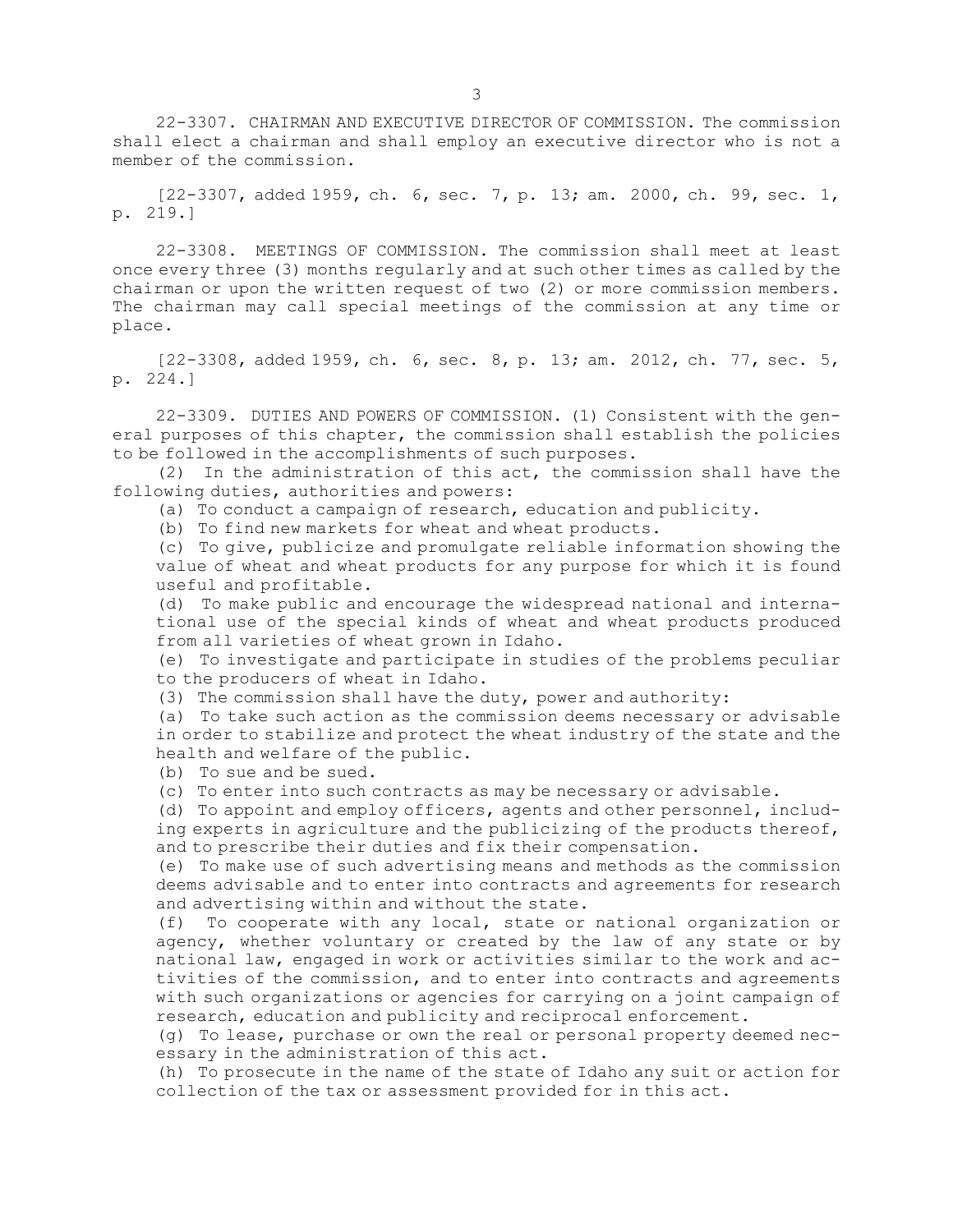(i) To adopt, rescind, modify and amend all necessary and proper orders, resolutions and regulations for the procedure and exercise of its powers and the performance of its duties, including the calling of any referendum of the wheat growers in the state of Idaho as deemed necessary by the commission.

(j) To incur indebtedness and carry on all business activities.

(k) To keep books and records and accounts of all its doings, which books, records and accounts shall be open to inspection by the state controller at all times and to the public as set forth in [chapter](https://legislature.idaho.gov/statutesrules/idstat/Title74/T74CH1) 1, [title](https://legislature.idaho.gov/statutesrules/idstat/Title74/T74CH1) 74, Idaho Code.

[22-3309, added 1959, ch. 6, sec. 9, p. 13; am. 1994, ch. 180, sec. 25, p. 439; am. 2012, ch. 77, sec. 6, p. 224; am. 2015, ch. 141, sec. 34, p. 411.]

22-3310. COMMISSION ACCEPTING GRANTS, DONATIONS AND GIFTS. The commission may solicit and accept grants, donations and gifts of funds from any source for expenditure for any purpose consistent with this chapter which may be specified as <sup>a</sup> condition of any grant, donation or gift. All funds received under the provisions of this chapter shall be paid into <sup>a</sup> bank account in the name of the Idaho wheat commission and such moneys are hereby continuously appropriated and made available for defraying the expenses of the commission in carrying out the provisions of this chapter.

[22-3310, added 1959, ch. 6, sec. 10, p. 13; am. 1988, ch. 191, sec. 1, p. 346; am. 2012, ch. 77, sec. 7, p. 225.]

22-3311. BONDS OF AGENTS AND EMPLOYEES. The commission may require that the executive director, or any agent or employee appointed by the commission be bonded to the state of Idaho in the time, form and manner as prescribed by [chapter](https://legislature.idaho.gov/statutesrules/idstat/Title59/T59CH8) 8, title 59, Idaho Code. The cost of the bond is an administrative expense under this chapter.

[22-3311, added 1959, ch. 6, sec. 11, p. 13; am. 1971, ch. 136, sec. 8, p. 522; am. 2000, ch. 99, sec. 2, p. 219; am. 2012, ch. 77, sec. 8, p. 225.]

22-3312. APPOINTMENT OF EXECUTIVE DIRECTOR -- DUTIES -- SALARY. The commission shall appoint an executive director who shall devote full time to the administration of this chapter. The executive director shall be paid <sup>a</sup> reasonable salary fixed by the commission, commensurate with his duties, and all necessary expenses.

[22-3312, added 1959, ch. 6, sec. 12, p. 13; am. 2000, ch. 99, sec. 3, p. 219; am. 2012, ch. 77, sec. 9, p. 225.]

22-3314. STATE NOT LIABLE FOR ACTS OR OMISSIONS OF COMMISSION OR OF ITS EMPLOYEES. The state of Idaho is not liable for the acts or omissions of the commission or any member thereof or any officer, agent or employee thereof.

[22-3314, added 1959, ch. 6, sec. 14, p. 13.]

22-3315. IMPOSITION OF TAX AND PROVISION FOR LATE FEES. (1) From and after the first day of July, 2012, there is hereby levied and imposed <sup>a</sup> tax not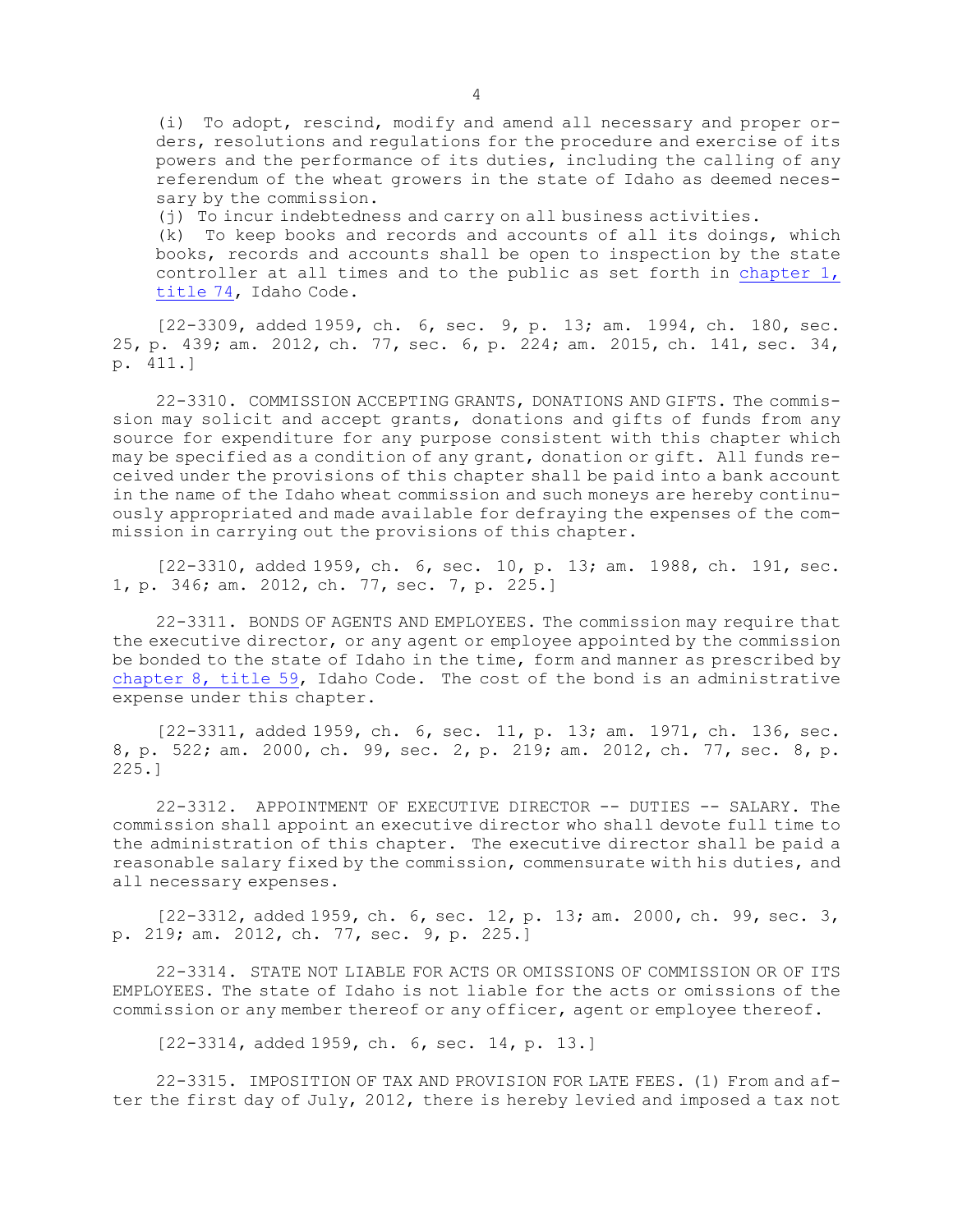to exceed five cents (5¢) per bushel on all wheat grown in the state of Idaho or given to Idaho growers under <sup>a</sup> crop reduction program, and sold or contracted through commercial channels, and each and every crop grown or wheat given to growers under <sup>a</sup> crop reduction program thereafter. The tax shall be due on wheat given to growers under <sup>a</sup> crop reduction program and sold or contracted through commercial channels, regardless of any deduction of the tax on this same wheat prior to it being given to the grower. The tax shall be due on or before the time when such wheat is first sold or contracted in the commercial channels and shall be paid at such time or times as the commission may, by rule, prescribe, as hereinafter provided, but not later than the 15th day of the month next succeeding the three (3) month period in which such wheat is sold or contracted in commercial channels. The commission shall designate the quarters (three (3) month periods) for the purpose of collection of this tax.

(2) The tax shall be levied and assessed to the grower at the time of delivery for sale and shall be deducted by the first purchaser from the price paid to the grower at the time of sale or in case of <sup>a</sup> lienholder who may possess such wheat under his lien, the tax shall be deducted by the lienholder from the proceeds of the claim secured by such lien at the time the wheat is pledged or mortgaged. The tax shall be deducted as provided in this section whether the wheat is stored in this or any other state. The commission may, however, permit any federal corporation, such as the commodity credit corporation, to waive its responsibility for the collection of the tax, provided the amount of the tax is one dollar (\$1.00) or less.

(3) It shall be within the discretion of the commission to establish the amount of the tax to be levied. The amount of the tax to be levied shall not exceed five cents (5¢) per bushel for any fiscal year. The decision whether to adjust the amount of the tax to be levied and the time for which the adjusted levy shall be in effect shall require the vote of <sup>a</sup> majority of the commission members.

(4) The tax constitutes <sup>a</sup> lien prior to all other liens and encumbrances upon such wheat except liens which are declared prior by operation of <sup>a</sup> statute of this state.

(5) Any person or firm who makes payment to the commission at <sup>a</sup> date later than that prescribed in this section may be subject to <sup>a</sup> late payment penalty as set forth by the commission by rule. Such penalty shall not exceed the rate of fifteen percent (15%) per annum on the amount due. In addition to the above penalty, the commission shall be entitled to recover all costs, fees, and reasonable attorney's fees incurred in the collection of the tax and penalty provided for in this section.

[22-3315, added 1959, ch. 6, sec. 15, p. 13; am. 1970, ch. 36, sec. 1, p. 80; am. 1974, ch. 36, sec. 1, p. 1016; am. 1983, ch. 227, sec. 2, p. 629; am. 1990, ch. 199, sec. 1, p. 448; am. 1992, ch. 63, sec. 1, p. 195; am. 2001, ch. 105, sec. 1, p. 348; am. 2012, ch. 77, sec. 11, p. 226.]

22-3316. DELIVERY OF INVOICES TO GROWERS. (1) The purchaser, at the time of settlement, shall make and deliver separate invoices for each purchase to the grower.

(2) The invoices shall be on forms and in such numbers as prescribed and supplied by the commission and shall show at least:

- (a) The name or names and address or addresses of the grower and seller.
- (b) The name and address of the purchaser.
- (c) The number of bushels of wheat sold.